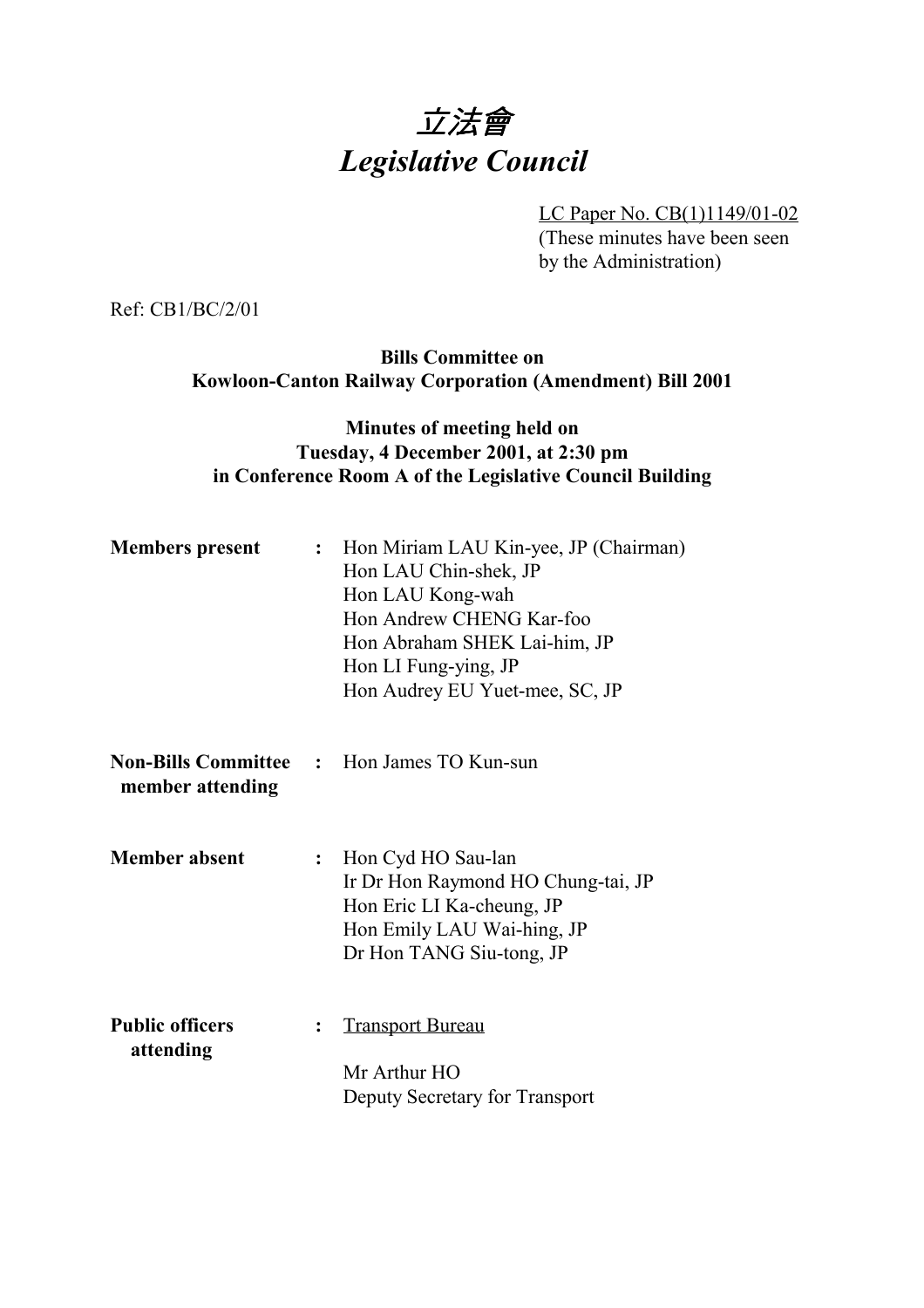|                                          | Mr Roy TANG<br>Principal Assistant Secretary for Transport                           |
|------------------------------------------|--------------------------------------------------------------------------------------|
|                                          | Mr Clement CHAN<br><b>Assistant Secretary for Transport</b><br>Department of Justice |
|                                          | Mr Jonothan ABBOTT<br>Senior Assistant Law Draftsman                                 |
|                                          | Ms Lonnie NG<br>Senior Government Counsel                                            |
| <b>Clerk in attendance : Mr Andy LAU</b> | Chief Assistant Secretary (1)2                                                       |
| <b>Staff in attendance</b>               | : Miss Connie FUNG<br>Assistant Legal Adviser 3                                      |
|                                          | Ms Alice AU<br>Senior Assistant Secretary (1)5                                       |

## Action

| <b>Meeting with the Administration</b>        |                                                                                                                                      |
|-----------------------------------------------|--------------------------------------------------------------------------------------------------------------------------------------|
| (LC Paper No. CB(3)12/01-02                   | - The Bill;                                                                                                                          |
| Ref: TBCR 3/1015/98 Pt. 3                     | - LegCo Brief;                                                                                                                       |
| LC Paper No. LS2/01-02                        | - Legal Service<br>Division<br>Report;                                                                                               |
| Appendix III to LC Paper No. $CB(1)286/01-02$ | - Mark-up copy of the Bill;                                                                                                          |
| LC Paper No. CB(1)389/01-02(01)               | - Information paper provided<br>by the Administration on the<br>issues raised by members at                                          |
| LC Paper No. $CB(1)389/01-02(02)$             | the meeting held on 15<br>November $2001$ ;<br>- Information paper provided<br>the Kowloon-Canton<br>by<br>Railway Corporation<br>on |
| LC Paper No. $CB(1)444/01-02(01)$             | Hung<br>Hom Property<br>Development;<br>- The Administration's<br>response to the issues raised<br>at the meeting held on 23         |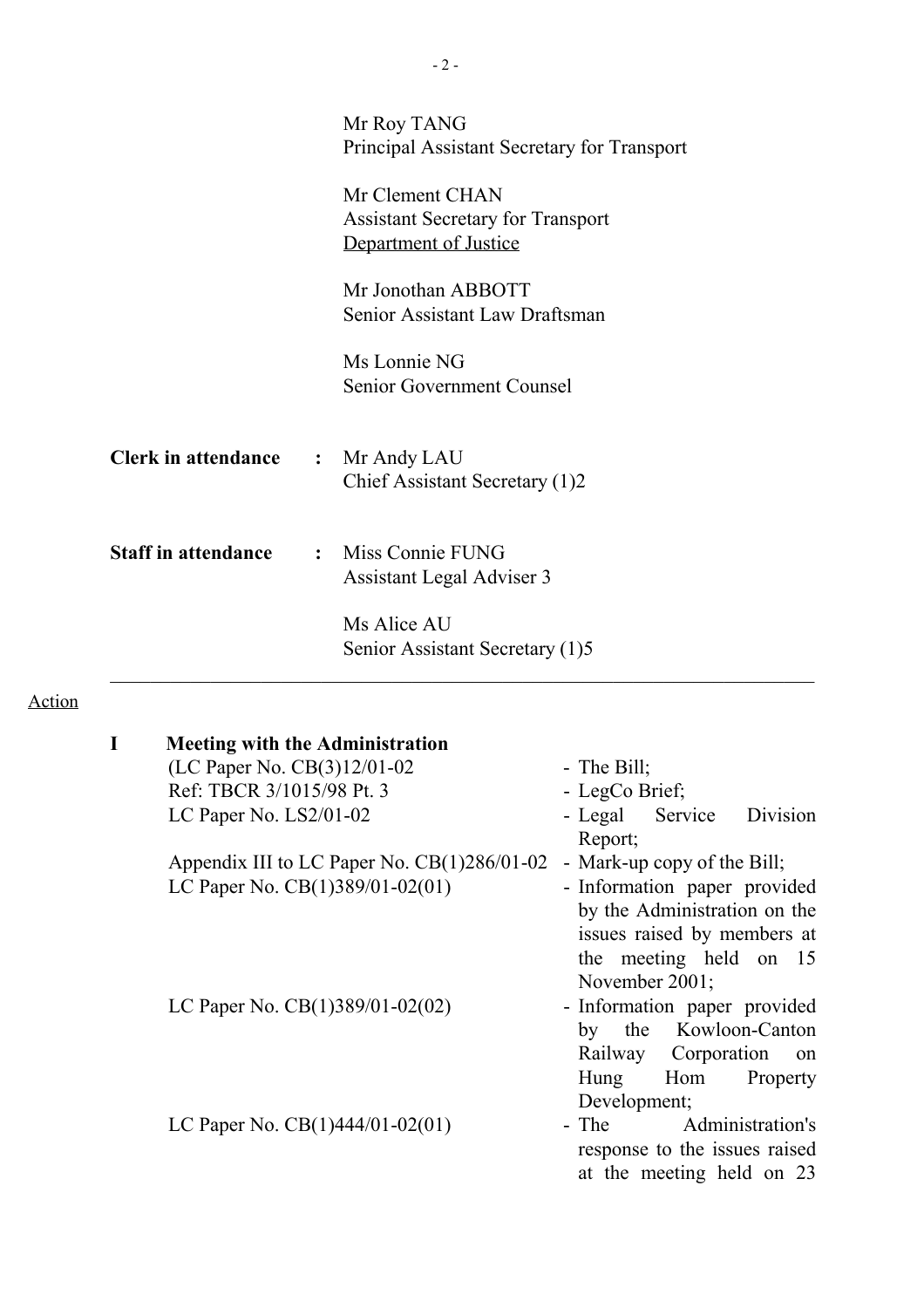|                                   | November $2001$ ;             |
|-----------------------------------|-------------------------------|
| LC Paper No. $CB(1)480/01-02(01)$ | Administration's<br>$-$ The   |
|                                   | response to the issues raised |
|                                   | at the meeting held on 29     |
|                                   | November 2001)                |
|                                   |                               |

The Committee deliberated (Index of proceedings attached at **Annex A**).

Admin 2. The Committee requested the Administration to provide before the Bills Committee reported to the House Committee on 7 December 2001, further information on the following to facilitate their consideration:

> (a) Determination of remuneration when appointing the Chairman and Chief Executive of the Kowloon-Canton Railway Corporation (KCRC) in 1996.

> (*Post-meeting note*: The requested information was subsequently issued to members vide LC Paper No. CB(1)532/01-02(01).)

Clause-by-clause examination of the Bill

3. The Committee procceded to examine the Bill clause-by-clause.

Committee Stage amendments (CSAs)

4. The Committee noted that the Administration would move a CSA to amend the Chinese text of proposed section 3(2A) to improve the drafting of the Bill.

5. The Committee noted the draft CSA proposed by Mr CHENG Kar-foo requiring the KCRC Chairman and the Chief Executive Officer to attend meetings of the committees and subcommittees of the Legislative Council upon request.

(*Post-meeting note*: The above draft CSA which was tabled at the meeting was subsequently issued to members vide LC Paper No. CB(1)507/01-02(01).)

Admin 6. After deliberation, the Administration took on members' views and agreed to move a CSA along the same line as that proposed by Mr CHENG Kar-foo.

Recommendation

7. The Committee agreed that a report would be made to the House Committee on 7 December 2001 recommeding that the Second Reading debate on the Bill be resumed on 19 December 2001.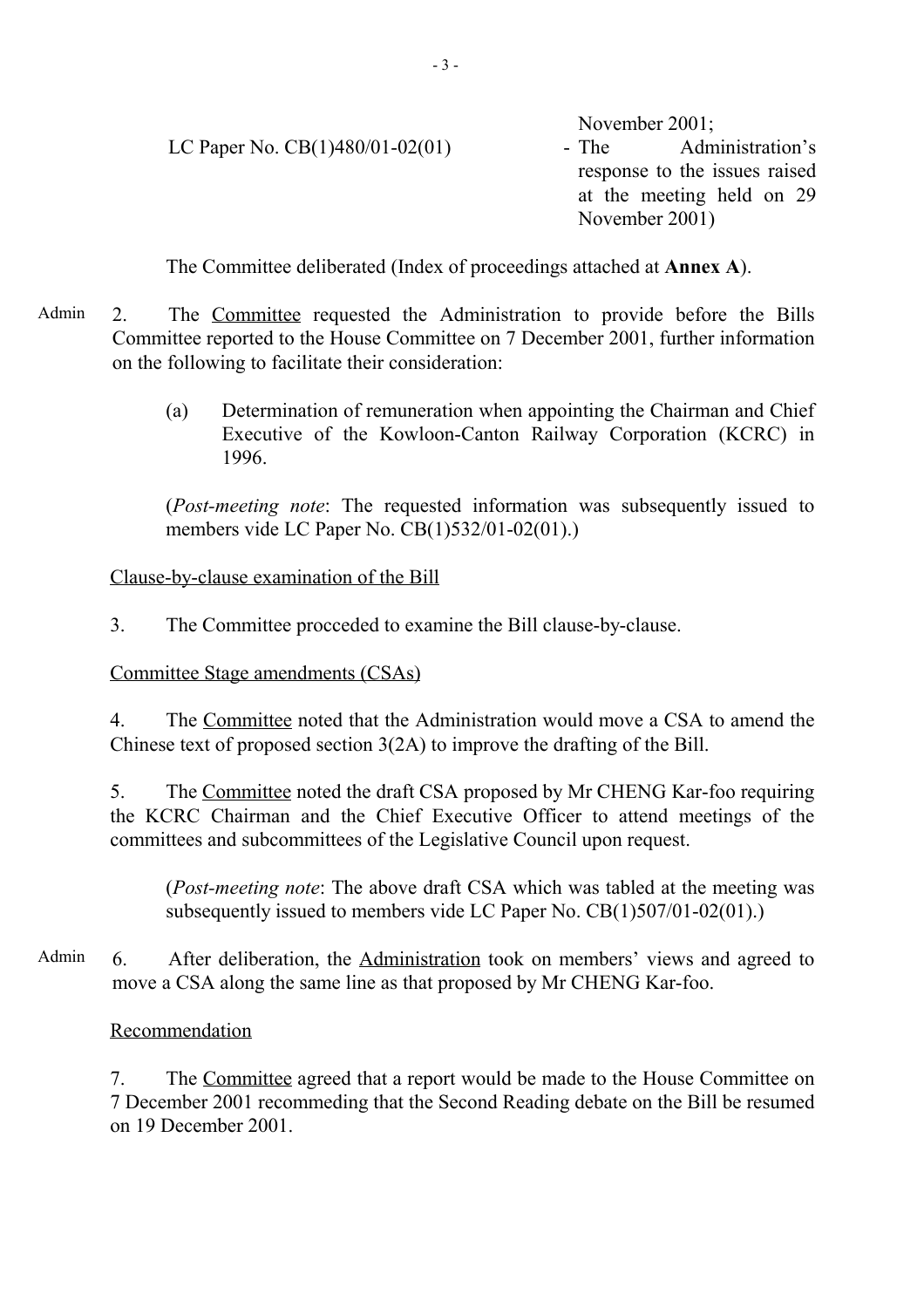## **III Any other business**

8. There being no other business, the meeting ended at 4:40 pm.

Legislative Council Secretariat 22 February 2002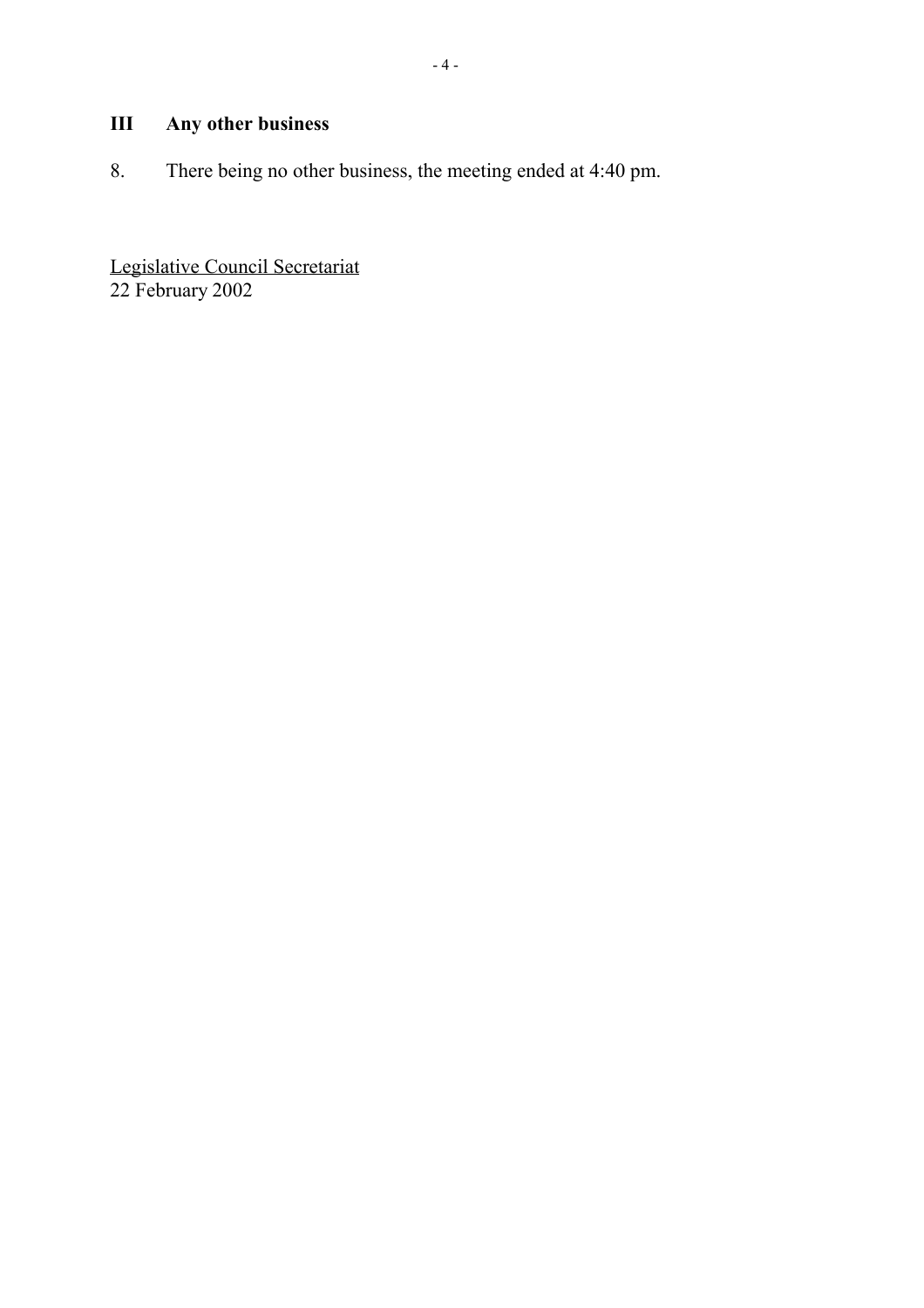#### **Proceedings of the meeting of the Bills Committee on Kowloon-Canton Railway Corporation (Amendment) Bill 2001 on Tuesday, 4 December 2001, at 2:30 pm in Conference Room A of the Legislative Council Building**

| <b>Time</b>         | <b>Speaker</b>                                  | Subject(s)                                                                                                                                                                                                                                                                                                                                                                     | <b>Action required</b> |
|---------------------|-------------------------------------------------|--------------------------------------------------------------------------------------------------------------------------------------------------------------------------------------------------------------------------------------------------------------------------------------------------------------------------------------------------------------------------------|------------------------|
|                     | Agenda Item I - Meeting with the Administration |                                                                                                                                                                                                                                                                                                                                                                                |                        |
| (a) Matters arising |                                                 |                                                                                                                                                                                                                                                                                                                                                                                |                        |
| $000000 - 000131$   | Chairman                                        | Admin's<br>response<br>to<br>members' questions raised at<br>the previous meeting on 29<br>November 2001                                                                                                                                                                                                                                                                       |                        |
| 000132 - 000234     | Mr LAU Chin-shek                                | Requiring the KCRC Board<br>Chairman and the new Chief<br>Executive Officer (CEO) to<br>meetings<br>attend<br>of<br>the<br>and<br>committees<br>$sub-$<br>committees of the Legislative<br>Council (LegCo) upon request,<br>by adding in the Bill a new<br>provision similar to section 9<br>$\sigma$ f<br>the<br>Urban<br>Renewal<br>Authority Ordinance (URAO)<br>(Cap. 563) |                        |
| 000235 - 000400     | Mr Andrew CHENG                                 | Draft<br>Committee<br>Stage<br>amendment (CSA) proposed                                                                                                                                                                                                                                                                                                                        |                        |
| 000401 - 000510     | Ms Audrey EU                                    | Anomaly between KCRC and<br>URA in respect of attendance<br>at meetings of the committees<br>and sub-committees of LegCo                                                                                                                                                                                                                                                       |                        |
| 000511 - 000855     | Admin                                           | - ditto -                                                                                                                                                                                                                                                                                                                                                                      |                        |
| 000856 - 001022     | Ms Audrey EU                                    | ditto -                                                                                                                                                                                                                                                                                                                                                                        |                        |
| 001023 - 001035     | Admin                                           | - ditto -                                                                                                                                                                                                                                                                                                                                                                      |                        |
| 001036 - 001139     | Miss LI Fung-ying                               | Penalty for non-compliance<br>with section 9 of URAO                                                                                                                                                                                                                                                                                                                           |                        |
| $ 001140 - 001222$  | Admin                                           | - ditto -                                                                                                                                                                                                                                                                                                                                                                      |                        |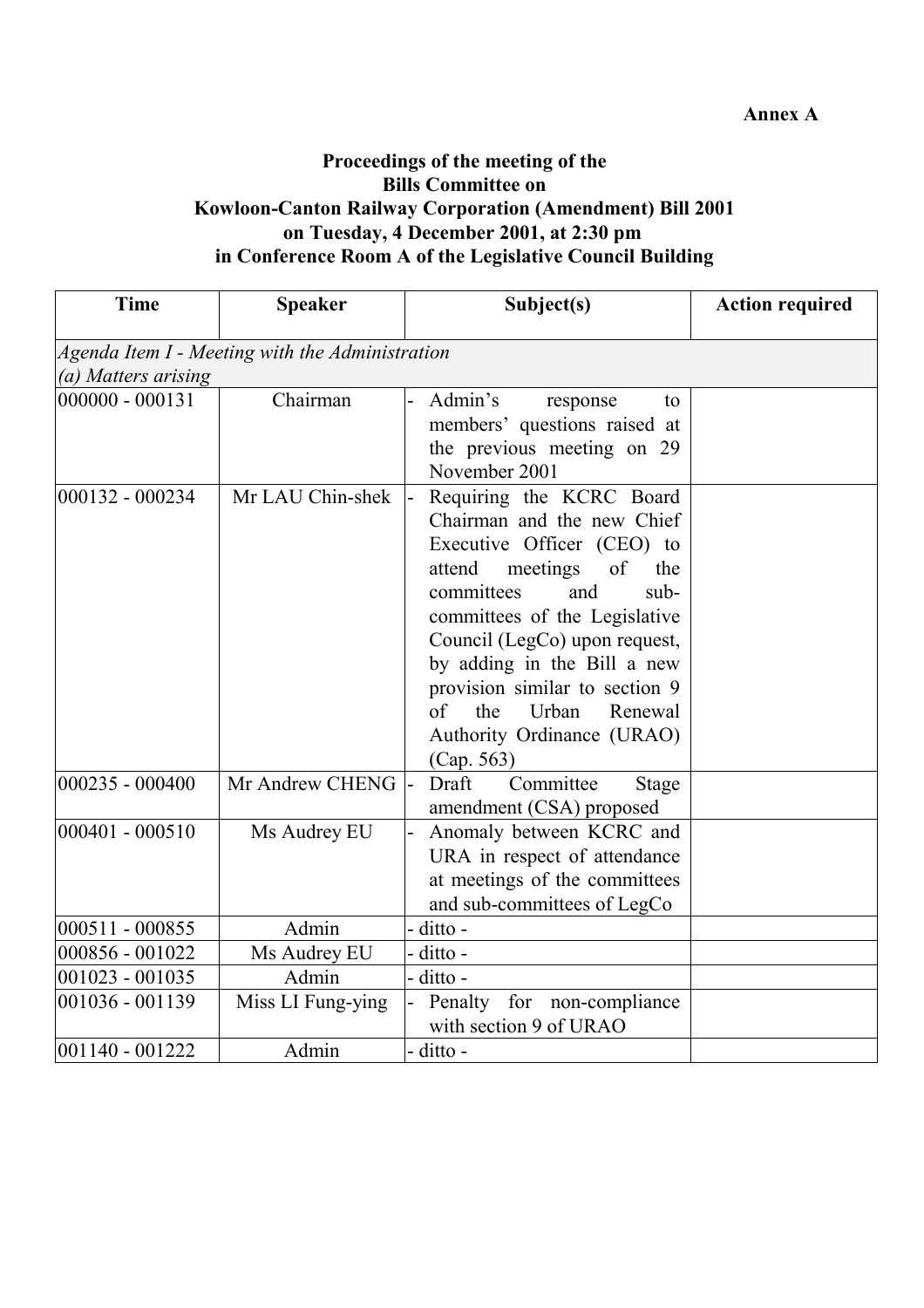| <b>Time</b>         | <b>Speaker</b>   | Subject(s)                                                                                                                                                                                                                  | <b>Action required</b> |
|---------------------|------------------|-----------------------------------------------------------------------------------------------------------------------------------------------------------------------------------------------------------------------------|------------------------|
| $ 001223 - 001249 $ | Mr LAU Kong-wah  | Difference between the effect<br>l-<br>of section 9 of URAO and<br>section 9 of the Legislative<br>Council<br>(Powers)<br>and<br>Privileges) Ordinance (P&PO)<br>(Cap. 382)                                                 |                        |
| 001250 - 001429     | Admin            | - ditto -                                                                                                                                                                                                                   |                        |
| 001430 - 001549     | Chairman         | - ditto -                                                                                                                                                                                                                   |                        |
| 001550 - 001605     | Admin            | - ditto -                                                                                                                                                                                                                   |                        |
| 001606 - 001614     | Chairman         | - ditto -                                                                                                                                                                                                                   |                        |
| $001615 - 001633$   | Admin            | - ditto -                                                                                                                                                                                                                   |                        |
| 001634 - 001735     | Mr LAU Kong-wah  | Soliciting<br>advice<br>the<br>on<br>appropriateness of adding a<br>new provision in the Bill along<br>the line of section 9 of P&PO,<br>and the different legal effect of<br>section 9 of URAO<br>and<br>section 9 of P&PO |                        |
| 001736 - 001849     | ALA3             | - ditto -                                                                                                                                                                                                                   |                        |
| 001850 - 001901     | Mr LAU Kong-wah  | - ditto -                                                                                                                                                                                                                   |                        |
| 001902 - 002059     | ALA3             | - ditto -                                                                                                                                                                                                                   |                        |
| 002100 - 002229     | Mr LAU Chin-shek | in<br>Possible<br>controversy<br>invoking section 9 of P&PO                                                                                                                                                                 |                        |
| $ 002230 - 002307$  | Mr Abraham SHEK  | Drafting of Mr CHENG's<br>proposed CSA for requiring<br>attendance<br>of KCRC<br>the<br>Board Chairman and/or CEO                                                                                                           |                        |
| 002308 - 002315     | Admin            | - ditto -                                                                                                                                                                                                                   |                        |
| 002316 - 002331     | ALA3             | - ditto -                                                                                                                                                                                                                   |                        |
| 002332 - 002416     | Mr Andrew CHENG  | - ditto -                                                                                                                                                                                                                   |                        |
| 002417 - 002439     | Chairman         | - ditto -                                                                                                                                                                                                                   |                        |
| 002440 - 002512     | ALA3             | - ditto -                                                                                                                                                                                                                   |                        |
| 002513 - 002905     | Mr Andrew CHENG  | Requiring attendance at LegCo<br>meetings<br>enhance<br>to<br>the<br>accountability<br>of<br>public<br>transport service providers                                                                                          |                        |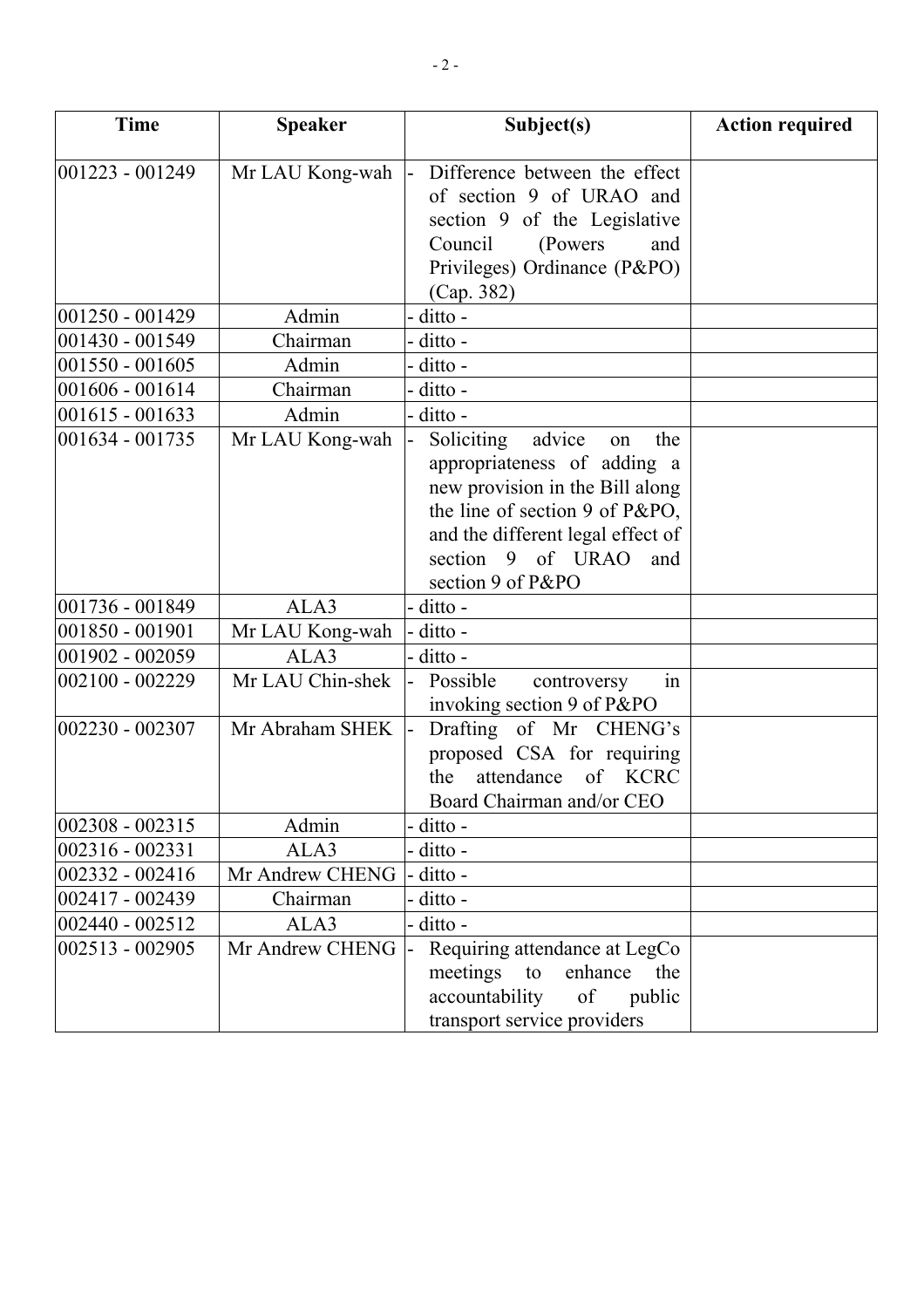| <b>Time</b>     | <b>Speaker</b>  | Subject(s)                                                                                                                                                                                                | <b>Action required</b>                                                                                                                                                                                                      |
|-----------------|-----------------|-----------------------------------------------------------------------------------------------------------------------------------------------------------------------------------------------------------|-----------------------------------------------------------------------------------------------------------------------------------------------------------------------------------------------------------------------------|
| 002906 - 003048 | Admin           | - ditto -                                                                                                                                                                                                 | Admin would move the<br>relevant CSA to include<br>a new provision in the<br>Bill<br>requiring<br>the<br>Chairman and CEO to<br>attend meetings of the<br>committees<br>and<br>sub-<br>committees of LegCo<br>upon request. |
| 003049 - 003106 | Chairman        | - ditto -                                                                                                                                                                                                 |                                                                                                                                                                                                                             |
| 003107 - 003147 | Mr Andrew CHENG | - ditto -                                                                                                                                                                                                 |                                                                                                                                                                                                                             |
| 003148 - 003158 | Mr LAU Kong-wah | Need for reference to section 9<br>of P&PO                                                                                                                                                                |                                                                                                                                                                                                                             |
| 003159 - 003208 | Admin           | - ditto -                                                                                                                                                                                                 |                                                                                                                                                                                                                             |
| 003209 - 003229 | Chairman        | Admin to provide draft CSA Admin to follow up<br>members' consideration<br>for<br>before the Bills Committee<br>reported back to the House<br>Committee                                                   |                                                                                                                                                                                                                             |
| 003230 - 003249 | Admin           | - ditto -                                                                                                                                                                                                 |                                                                                                                                                                                                                             |
| 003250 - 003317 | Mr Andrew CHENG | ditto -                                                                                                                                                                                                   |                                                                                                                                                                                                                             |
| 003318 - 003427 | Mr Abraham SHEK | Expressing<br>for<br>support<br>requiring the attendance of the<br>Chairmen<br>executive<br>and<br>directors<br>of<br>public<br>corporations with substantial<br>financial support from the<br>Government |                                                                                                                                                                                                                             |
| 003428 - 003515 | Chairman        | ditto -                                                                                                                                                                                                   |                                                                                                                                                                                                                             |
| 003516 - 003616 | Admin           | Disclosure of the remuneration<br>other<br>of their CEOs by<br>statutory organizations                                                                                                                    |                                                                                                                                                                                                                             |
| 003617 - 003707 | Mr Abraham SHEK | Separate listings<br>for the<br>remuneration of KCRC Board<br>Members<br>and<br>executive<br>directors in the annual report                                                                               |                                                                                                                                                                                                                             |
| 003708 - 003715 | Admin           | Admin to relay the member's  Admin to follow up<br>suggestion to KCRC<br>for<br>consideration                                                                                                             |                                                                                                                                                                                                                             |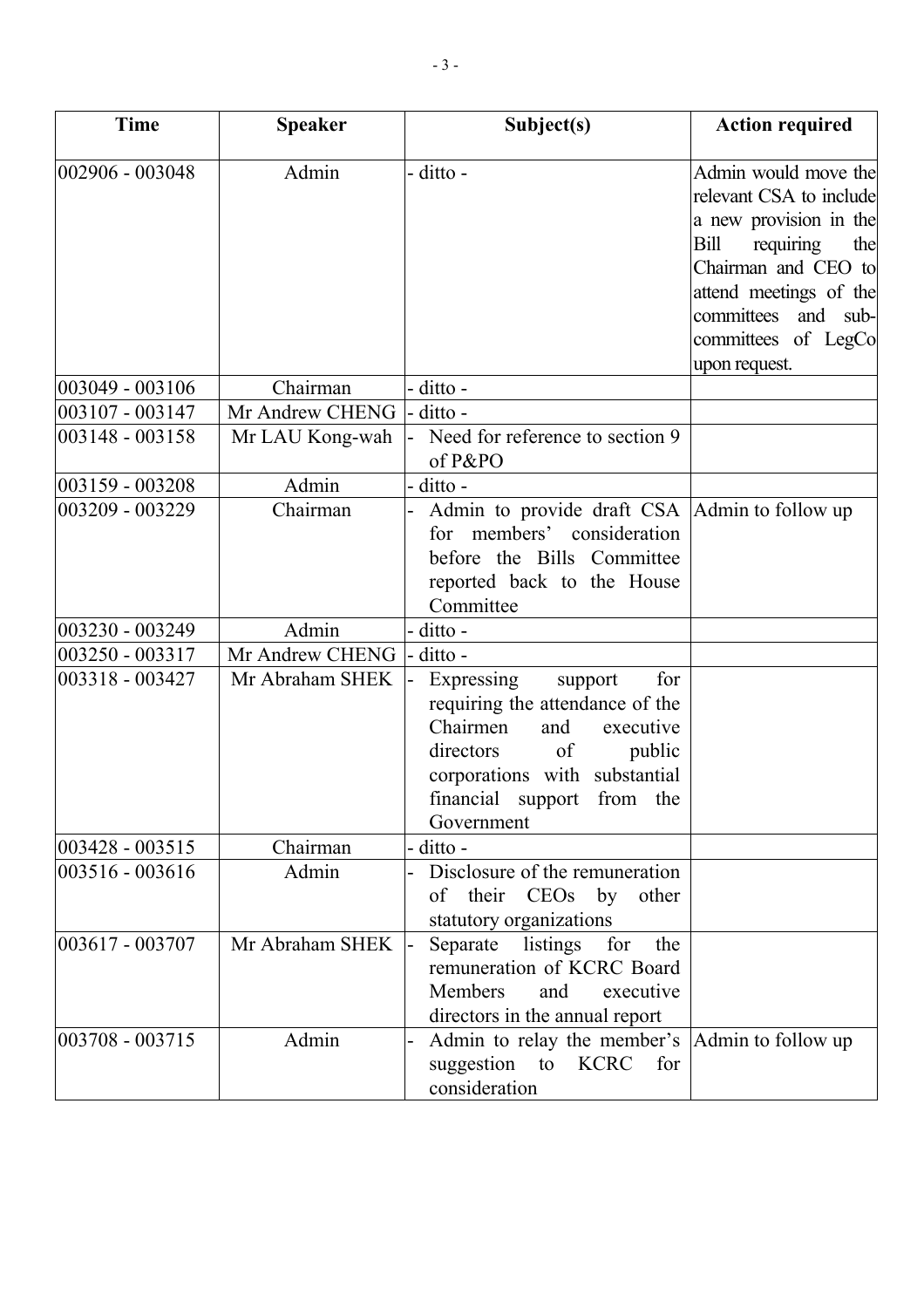| <b>Time</b>        | <b>Speaker</b>    | Subject(s)                                                                                                                                                                               | <b>Action required</b> |
|--------------------|-------------------|------------------------------------------------------------------------------------------------------------------------------------------------------------------------------------------|------------------------|
| 003716 - 003942    | Mr Andrew CHENG - | Disclosure of the remuneration<br>of the new CEO to enhance<br>transparency<br>Request<br>for<br><b>Bills</b><br>the<br>Committee to consider moving<br>the relevant CSA                 |                        |
| 003943 - 004042    | Chairman          | Soliciting members' view on<br>the matter                                                                                                                                                |                        |
| 004043 - 004223    | Mr LAU Kong-wah   | mechanism<br>Existing<br>for<br>determining the remuneration<br>of CEOs of statutory bodies<br>and Admin's monitoring role                                                               |                        |
| 004224 - 004352    | Admin             | - ditto -                                                                                                                                                                                |                        |
| 004353 - 004517    | Mr LAU Kong-wah   | Factors to be considered in<br>l-<br>determining the<br>level<br>of<br>remuneration of the new CEO<br>executives<br>of<br>and<br>senior<br><b>KCRC</b>                                   |                        |
| 004518 - 004632    | Admin             | - ditto -                                                                                                                                                                                |                        |
| 004633 - 004707    | Mr LAU Kong-wah   | - ditto -                                                                                                                                                                                |                        |
| 004708 - 004819    | Admin             | - ditto -                                                                                                                                                                                |                        |
| 004820 - 005026    | Mr Andrew CHENG   | Rationale for Admin's stance<br>of not requiring full disclosure<br>of the remuneration of CEOs<br>senior executives<br>and<br>of<br>statutory bodies                                    |                        |
| 005027 - 005229    | Admin             | of<br>disclosure<br>Standard<br>required under the Listing<br>Rules of the Hong Kong Stock<br>Exchange<br>Need to maintain a right<br>balance between disclosure<br>and privacy          |                        |
| 005230 - 005435    | Mr James TO       | Authority to determine the<br>$\vdash$<br>remuneration of the incumbent<br>Chairman/Chief Executive and<br>the KCRC Board Chairman<br>new CEO<br>after the<br>and<br>proposed separation |                        |
| $ 005436 - 005557$ | Admin             | - ditto -                                                                                                                                                                                |                        |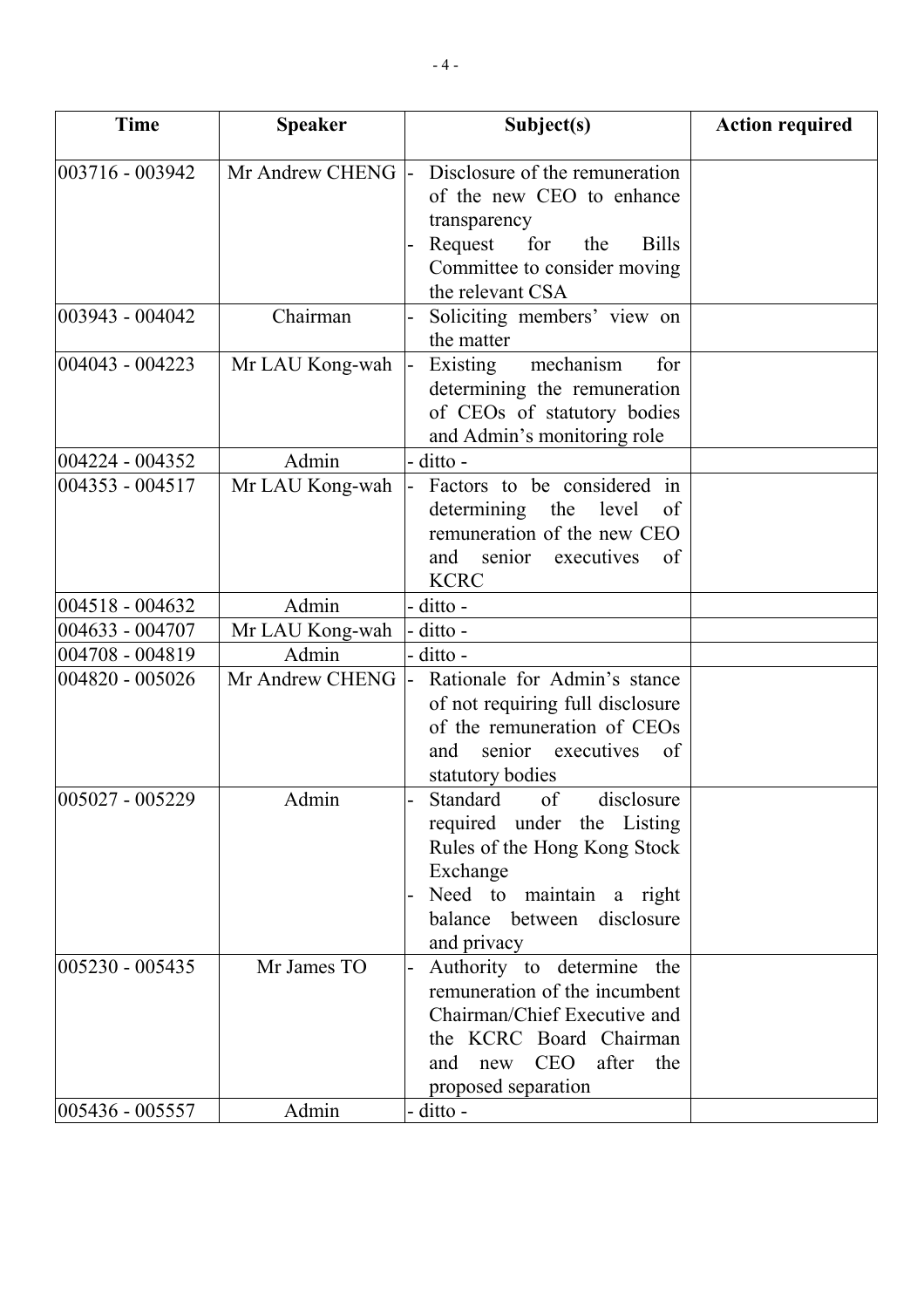| <b>Time</b>        | <b>Speaker</b> | Subject(s)                                                                                                                                                                                        | <b>Action required</b>                |
|--------------------|----------------|---------------------------------------------------------------------------------------------------------------------------------------------------------------------------------------------------|---------------------------------------|
| 005558 - 005639    | Mr James TO    | Request for information on<br>factors<br>considered<br>when<br>determining the remuneration                                                                                                       |                                       |
|                    |                | the<br>incumbent<br>of                                                                                                                                                                            |                                       |
|                    |                | Chairman/Chief Executive in<br>1996                                                                                                                                                               |                                       |
|                    |                | Remuneration to be offered to<br>the new CEO                                                                                                                                                      |                                       |
| 005640 - 005737    | Admin          | - ditto -                                                                                                                                                                                         |                                       |
| 005738 - 005844    | Mr James TO    | - ditto -                                                                                                                                                                                         |                                       |
| 005845 - 005913    | Chairman       | Relevance of the member's<br>$\overline{a}$<br>request to the ambit of the Bill                                                                                                                   |                                       |
| 005914 - 010025    | Mr James TO    | Financial implication before<br>$\overline{\phantom{a}}$<br>after<br>the<br>and<br>proposed<br>separation                                                                                         |                                       |
| 010026 - 010122    | Admin          | - ditto -                                                                                                                                                                                         |                                       |
| $010123 - 010245$  | Mr James TO    | ditto -                                                                                                                                                                                           |                                       |
| 010246 - 010328    | Admin          | - ditto -                                                                                                                                                                                         |                                       |
| 010329 - 010409    | Chairman       | Motion proposed by Mr Albert<br>HO on "Reviewing the pay<br>adjustment mechanisms<br><sub>of</sub><br>statutory bodies and the Hong<br>Kong Monetary Authority" to<br>be held on 12 December 2001 |                                       |
| $ 010410 - 010459$ | Mr James TO    | $CSA$ to<br>be proposed by<br>members to the effect that any<br>determination<br>the<br>by<br>Corporation of the terms and<br>conditions of the CEO be<br>subject to LegCo's approval             |                                       |
| 010500 - 010606    | Chairman       | Request for Admin to provide<br>the information sought by the<br>before<br><b>Bills</b><br>member<br>the<br>Committee reported to the<br>House Committee                                          | Admin<br>provide<br>to<br>information |
| 010607 - 010636    | Mr James TO    | ditto -                                                                                                                                                                                           |                                       |
| $010637 - 010653$  | Admin          | ditto -                                                                                                                                                                                           |                                       |
| 010654 - 010802    | Chairman       | Admin's request to resume the<br>Second Reading debate on the<br>Bill on 12 December 2001                                                                                                         |                                       |
| $ 010803 - 011003$ | Admin          | ditto -                                                                                                                                                                                           |                                       |
| 011004 - 011015    | Chairman       | - ditto -                                                                                                                                                                                         |                                       |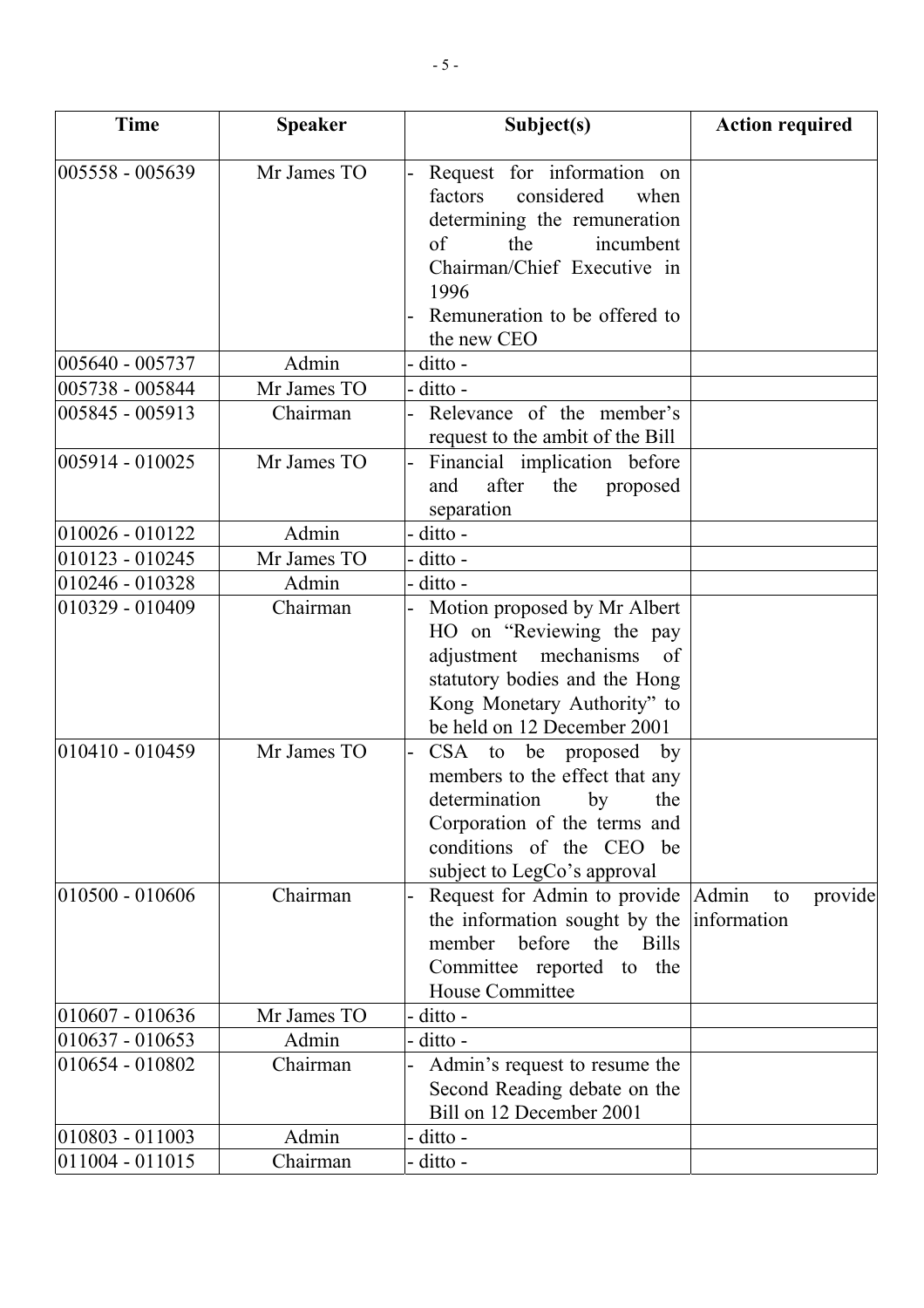| <b>Time</b>        | <b>Speaker</b>  | Subject(s)                                                | <b>Action required</b> |
|--------------------|-----------------|-----------------------------------------------------------|------------------------|
| $ 011016 - 011043$ | Mr James TO     |                                                           |                        |
|                    |                 | Possible CSA to require the<br>determination<br>by<br>the |                        |
|                    |                 | Corporation of the terms and                              |                        |
|                    |                 | conditions of the CEO be                                  |                        |
|                    |                 | subject to LegCo's approval                               |                        |
| $ 011044 - 011056$ | Chairman        | Soliciting members' view on                               |                        |
|                    |                 | Admin's request to resume the                             |                        |
|                    |                 | Second Reading debate on the                              |                        |
|                    |                 | Bill on 12 December 2001                                  |                        |
| $011057 - 011105$  | Admin           | - ditto -                                                 |                        |
| 011106 - 011124    | Mr James TO     | ditto -                                                   |                        |
| 011125 - 011216    | Admin           | ditto -                                                   |                        |
| 011217 - 011312    | Chairman        | - ditto -                                                 |                        |
| 011313 - 011513    | Mr Andrew CHENG | ditto -                                                   |                        |
| 011514 - 011604    | Chairman        | ditto -                                                   |                        |
| 011605 - 011647    | Mr Andrew CHENG | Soliciting advice on CSAs to                              |                        |
|                    |                 | be moved by members on the                                |                        |
|                    |                 | disclosure and determination                              |                        |
|                    |                 | of<br>CEO's<br>the<br>new                                 |                        |
|                    |                 | remuneration                                              |                        |
| $011648 - 011805$  | ALA3            | - ditto -                                                 |                        |
| 011806 - 011848    | Mr James TO     | Soliciting Admin's stance on                              |                        |
|                    |                 | requiring the determination by                            |                        |
|                    |                 | the Corporation of the terms                              |                        |
|                    |                 | and conditions of the CEO be                              |                        |
|                    |                 | subject to LegCo's approval                               |                        |
| $ 011849 - 012211$ | Admin           | - ditto -                                                 |                        |
| 012212 - 012252    | Chairman        | ditto -                                                   |                        |
| 012253 - 012415    | Mr James TO     | ditto -                                                   |                        |
| 012416 - 012620    | Chairman        | of<br>Appointment<br>the                                  |                        |
|                    |                 | Government's representatives                              |                        |
|                    |                 | the<br>Secretary<br>(i.e.<br>for                          |                        |
|                    |                 | Transport and the Secretary                               |                        |
|                    |                 | for the Treasury) to the KCRC                             |                        |
|                    |                 | Board, and their respective<br>roles and functions on the |                        |
|                    |                 | <b>KCRC</b> Board                                         |                        |
| $ 012621 - 012700$ | Mr LAU Kong-wah | Roles and functions of the                                |                        |
|                    |                 | Government's representatives                              |                        |
|                    |                 | the KCRC Board as<br>on                                   |                        |
|                    |                 | government officials and their                            |                        |
|                    |                 | accountability to LegCo                                   |                        |
| $ 012701 - 012830$ | Admin           | ditto -                                                   |                        |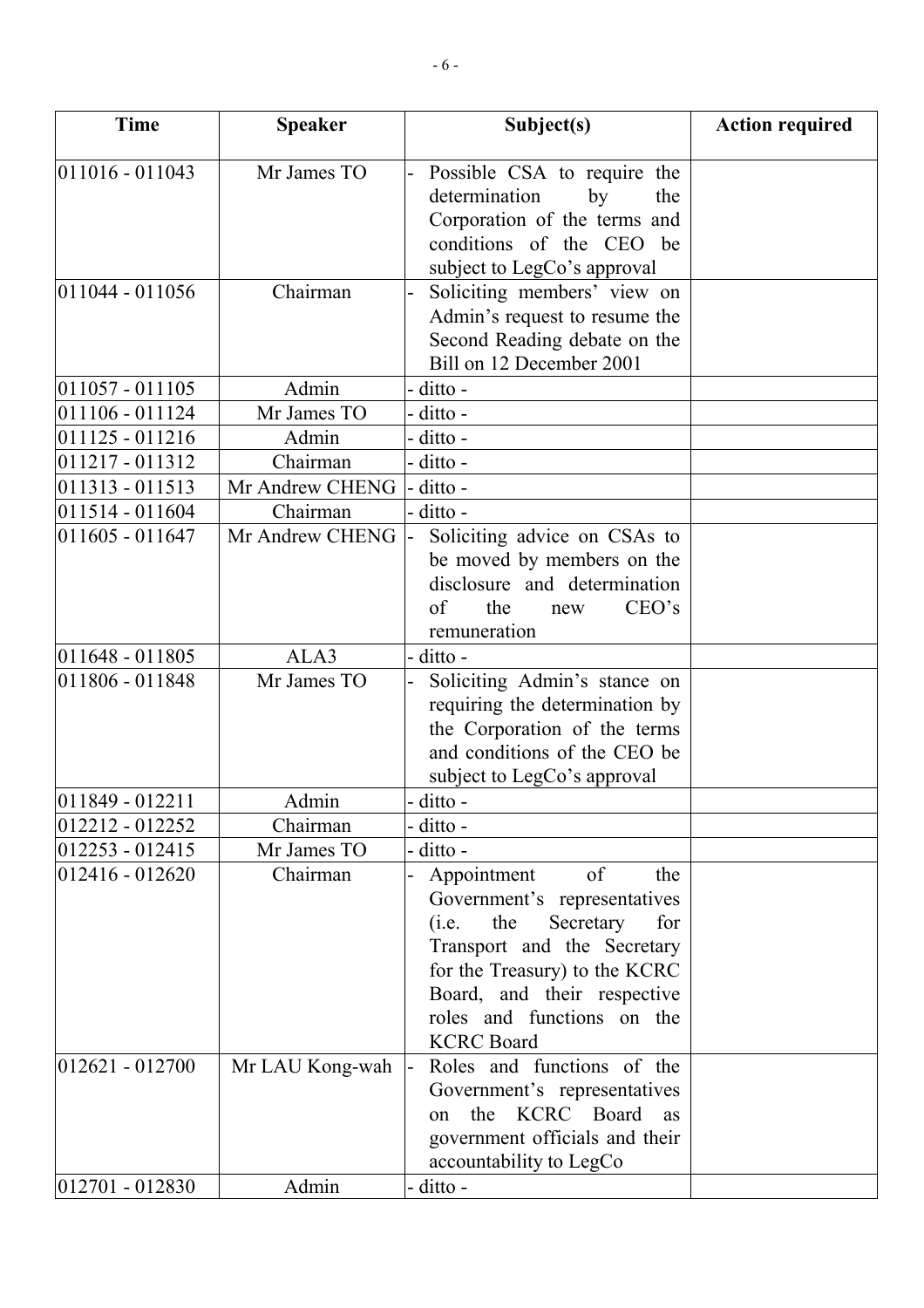| <b>Time</b>        | <b>Speaker</b>                               | Subject(s)                                                                                                                                    | <b>Action required</b>                                                            |
|--------------------|----------------------------------------------|-----------------------------------------------------------------------------------------------------------------------------------------------|-----------------------------------------------------------------------------------|
| $012831 - 013034$  | Mr LAU Kong-wah                              | - ditto -                                                                                                                                     |                                                                                   |
| 013035 - 013505    | Admin                                        | - ditto -                                                                                                                                     |                                                                                   |
| 013506 - 013607    | Mr LAU Kong-wah                              | Effectiveness of appointing<br>l-<br>policy secretaries to the Board<br>to play a monitoring role                                             |                                                                                   |
| 013608 - 013655    | Admin                                        | - ditto -                                                                                                                                     |                                                                                   |
| 013656 - 013837    | Chairman                                     | Request for Admin to consider<br>the member's view<br>Relevance of the member's<br>comments to the ambit of the<br><b>Bill</b>                |                                                                                   |
| 013838 - 013846    | ALA3                                         | - ditto -                                                                                                                                     |                                                                                   |
| 013847 - 013907    | Chairman                                     | - ditto -                                                                                                                                     |                                                                                   |
| 013908 - 013920    | Admin                                        | - ditto -                                                                                                                                     |                                                                                   |
| 013921 -014019     | Chairman                                     | Soliciting members' view on Members agreed that the<br>reporting back to the House<br>Committee on 7 December<br>2001                         | Bills Committee would<br>report to the House<br>Committee<br>on<br>December 2001. |
| 014020 - 014107    | Miss LI Fung-ying                            | - ditto -                                                                                                                                     |                                                                                   |
|                    | (b) Clause-by-clause examination on the Bill |                                                                                                                                               |                                                                                   |
| 014108 - 014340    | Chairman                                     | Clause-by-clause examination<br>on the Chinese text of the Bill<br>Long title of the Bill<br>Clause 1<br>Clause 2<br>Clause $3(1)$            |                                                                                   |
| $ 014341 - 014406$ | Admin                                        | Clause $3(1)$                                                                                                                                 |                                                                                   |
| 014407 - 014436    | Chairman                                     | Clause $3(2)$                                                                                                                                 |                                                                                   |
| 014437 - 014505    | Mr LAU Kong-wah                              | Meaning of "prior approval of<br>Chief Executive"<br>the<br>in<br>proposed paragraph 4 of the<br>First Schedule to the principal<br>Ordinance |                                                                                   |
| $014506 - 014607$  | Admin                                        | - ditto -                                                                                                                                     |                                                                                   |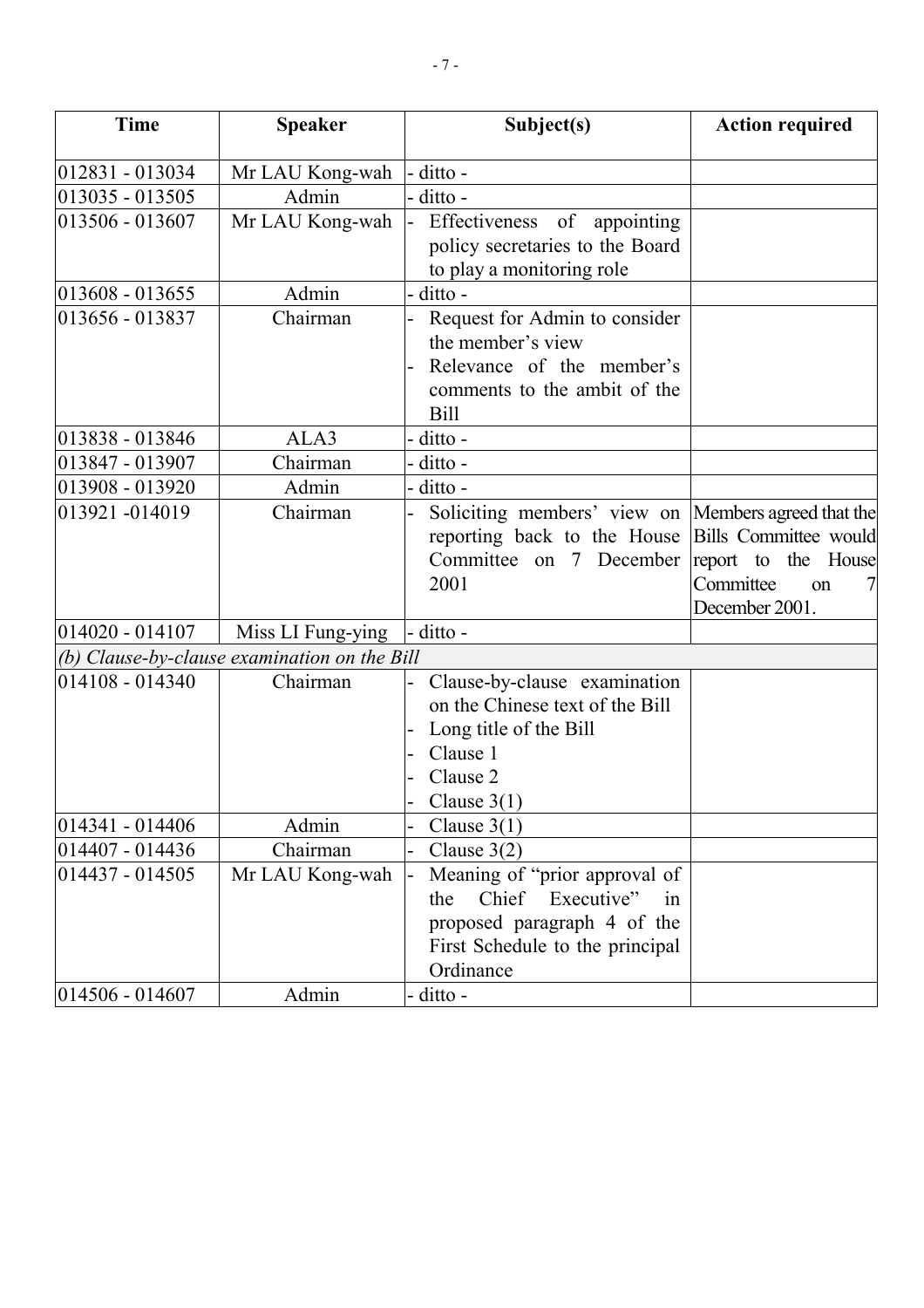| <b>Time</b>        | <b>Speaker</b>     | Subject(s)                                                                                                                                                                                                                                                                      | <b>Action required</b> |
|--------------------|--------------------|---------------------------------------------------------------------------------------------------------------------------------------------------------------------------------------------------------------------------------------------------------------------------------|------------------------|
| $ 014608 - 014619$ | Mr LAU Kong-wah    | Role of the Chief Executive of<br>$\mathsf{L}$<br>Special<br>Hong<br>Kong<br>the<br>Administrative<br>Region<br>(CE/HKSAR)<br>in<br>the<br>appointment of the new CEO<br>CE/HKSAR's approval for<br>the<br>retaining<br>incumbent<br>Chairman/Chief Executive as<br>the new CEO |                        |
| 014620 - 014719    | Admin              | - ditto -                                                                                                                                                                                                                                                                       |                        |
| $ 014720 - 014729$ | Mr LAU Kong-wah    | Open recruitment of new CEO                                                                                                                                                                                                                                                     |                        |
| 014730 - 014841    | Admin              | - ditto -                                                                                                                                                                                                                                                                       |                        |
| 014842 - 014857    | Mr LAU Kong-wah    | Authority to trigger off the<br>suspension or dismissal of the<br>CEO in proposed paragraph<br>4(b) of the First Schedule to<br>the principal Ordinance                                                                                                                         |                        |
| 014858 - 014924    | Admin              | - ditto -                                                                                                                                                                                                                                                                       |                        |
| 014925 - 015037    | Mr Andrew CHENG    | CE/HKSAR's<br>excessive<br>power in the appointment,<br>suspension and dismissal of<br>the CEO                                                                                                                                                                                  |                        |
| $015038 - 015132$  | Admin              | - ditto -                                                                                                                                                                                                                                                                       |                        |
| 015133 - 015143    | Mr LAU Kong-wah    | Hospital<br>for<br>Arrangements<br>Airport<br>Authority<br>and<br>Authority                                                                                                                                                                                                     |                        |
| $ 015144 - 015207$ | Admin              | - ditto -                                                                                                                                                                                                                                                                       |                        |
| $015208 - 015401$  | Mr Andrew CHENG  - | CE/HKSAR's<br>excessive<br>power in the<br>appointment,<br>suspension and dismissal of<br>the CEO<br>Possible CSAs to be proposed<br>by Members of the Democratic<br>Party                                                                                                      |                        |
| $ 015402 - 015434$ | Chairman           | Clause $3(3)$                                                                                                                                                                                                                                                                   |                        |
| 015435 - 015446    | ALA3               | Technical CSA to be proposed<br>by Admin to improve the<br>drafting of the Chinese text                                                                                                                                                                                         |                        |
| $ 015447 - 015652$ | Chairman           | Clause 4<br>Clause 5<br>Clause $6(1)$<br>Clause $6(2)$                                                                                                                                                                                                                          |                        |